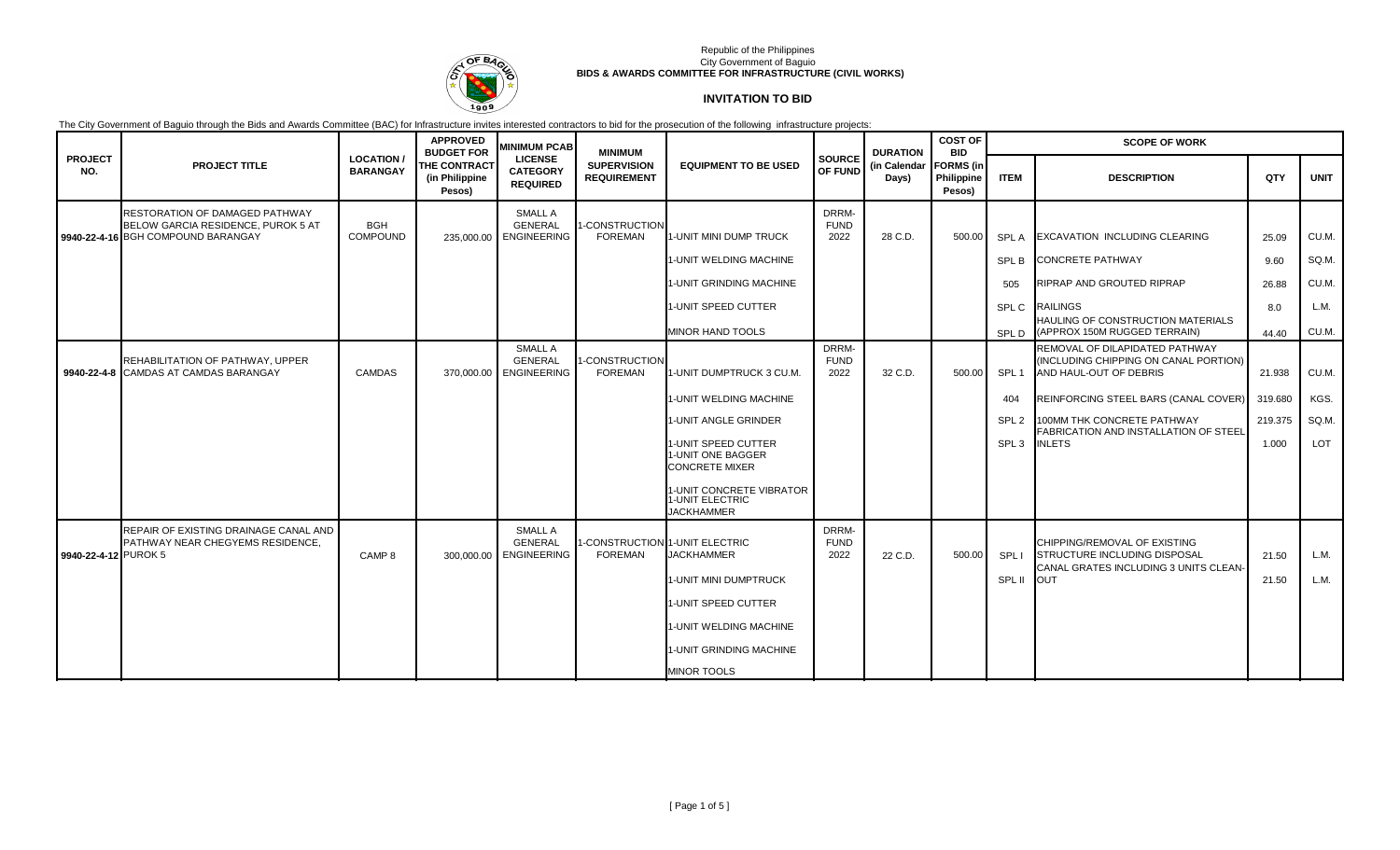

# **INVITATION TO BID**

|                       |                                                                                           |                                     | <b>APPROVED</b><br><b>BUDGET FOR</b>            | <b>MINIMUM PCAB</b>                                    | <b>MINIMUM</b>                           |                                                                  |                              | <b>DURATION</b>       | <b>COST OF</b><br><b>BID</b>             | <b>SCOPE OF WORK</b> |                                                                                                                                  |          |             |  |  |
|-----------------------|-------------------------------------------------------------------------------------------|-------------------------------------|-------------------------------------------------|--------------------------------------------------------|------------------------------------------|------------------------------------------------------------------|------------------------------|-----------------------|------------------------------------------|----------------------|----------------------------------------------------------------------------------------------------------------------------------|----------|-------------|--|--|
| <b>PROJECT</b><br>NO. | <b>PROJECT TITLE</b>                                                                      | <b>LOCATION/</b><br><b>BARANGAY</b> | <b>THE CONTRACT</b><br>(in Philippine<br>Pesos) | <b>LICENSE</b><br><b>CATEGORY</b><br><b>REQUIRED</b>   | <b>SUPERVISION</b><br><b>REQUIREMENT</b> | <b>EQUIPMENT TO BE USED</b>                                      | <b>SOURCE</b><br>OF FUND     | (in Calendar<br>Days) | <b>FORMS</b> (in<br>Philippine<br>Pesos) | <b>ITEM</b>          | <b>DESCRIPTION</b>                                                                                                               | QTY      | <b>UNIT</b> |  |  |
|                       | REHABILITATION OF CANAL AT PUROK 5,<br>9940-22-4-4 NAVARRO ALLEY                          | <b>EAST</b><br><b>MODERNSITE</b>    | 800.000.00                                      | SMALL A<br><b>GENERAL</b><br><b>ENGINEERING</b>        | -CONSTRUCTION<br><b>FOREMAN</b>          | 1-UNIT DUMPTRUCK (3CU.M.)                                        | DRRM-<br><b>FUND</b><br>2022 | 46 C.D.               | 1.000.00                                 | SPL <sub>1</sub>     | EXCAVATION AND REMOVAL OF EXISTING<br>OBSTRUCTION (INCLUDING SITE CLEARING)<br>REINFORCING STEEL BARS (CANAL "A",                | 31.127   | CU.M.       |  |  |
|                       |                                                                                           |                                     |                                                 |                                                        |                                          | 1-UNIT WELDING MACHINE                                           |                              |                       |                                          | 404                  | CANAL "B" AND CANAL "C")                                                                                                         | 953.280  | KGS.        |  |  |
|                       |                                                                                           |                                     |                                                 |                                                        |                                          | 1-UNIT ANGLE GRINDER                                             |                              |                       |                                          | SPL <sub>2</sub>     | CONCRETE WORKS (CANAL "A", CANAL "B"<br>AND CANAL "C")                                                                           | 16.184   | CU.M.       |  |  |
|                       |                                                                                           |                                     |                                                 |                                                        |                                          | 1-UNIT SPEED CUTTER<br>1-UNIT ONE BAGGER                         |                              |                       |                                          | SPL <sub>3</sub>     | <b>FABRICATION AND INSTALLATION OF STEEL</b><br>INLETS (CANAL "C") AND RAILINGS<br>DRAINAGE CANAL (INCLUDING                     | 1.000    | LOT         |  |  |
|                       |                                                                                           |                                     |                                                 |                                                        |                                          | <b>CONCRETE MIXER</b>                                            |                              |                       |                                          | SPL <sub>4</sub>     | <b>RESTORATION OF PAVEMENT)</b><br>HAULING OF CONSTRUCTION MATERIALS                                                             | 5.800    | LN.M.       |  |  |
|                       |                                                                                           |                                     |                                                 |                                                        |                                          | 1-UNIT CONCRETE VIBRATOR<br>1-UNIT ELECTRIC<br><b>JACKHAMMER</b> |                              |                       |                                          | SPL <sub>5</sub>     | (50MTR. ROLLING PATH)                                                                                                            | 39.000   | CU.M.       |  |  |
|                       |                                                                                           |                                     |                                                 |                                                        |                                          | 1-UNIT CONCRETE CUTTER                                           |                              |                       |                                          |                      |                                                                                                                                  |          |             |  |  |
| 9940-22-1-3 PUROK 5   | CONTINUATION OF FLOOD CONTROL AT                                                          | <b>GABRIELA</b><br><b>SILANG</b>    | 600,000.00                                      | <b>SMALL A</b><br><b>GENERAL</b><br><b>ENGINEERING</b> | <b>FOREMAN</b>                           | -CONSTRUCTION 1-UNIT ELECTRIC<br><b>JACKHAMMER</b>               | DRRM-<br><b>FUND</b><br>2022 | 53 C.D.               | 1,000.00                                 | SPL I                | BREAKING OF EXISTING STRUCTURE<br>(SOLID ROCK)/STRUCTURE EXCAVATION<br>INCLUDING HAUL OUT OF EXCAVATED<br><b>EARTH MATERIALS</b> | 41.40    | CU.M.       |  |  |
|                       |                                                                                           |                                     |                                                 |                                                        |                                          | 1-UNIT MINI DUMPTRUCK                                            |                              |                       |                                          | 404                  | <b>REINFORCING STEEL BARS</b>                                                                                                    | 2,204.97 | KGS.        |  |  |
|                       |                                                                                           |                                     |                                                 |                                                        |                                          | <b>MINOR TOOLS</b>                                               |                              |                       |                                          | SPL II               | <b>CONCRETE WORKS</b>                                                                                                            | 31.05    | CU.M.       |  |  |
|                       |                                                                                           |                                     |                                                 |                                                        |                                          |                                                                  |                              |                       |                                          | SPL III              | HAULING OF CONSTRUCTION MATERIALS<br>(HAULING DISTANCE=150M)                                                                     | 48.00    | CU.M.       |  |  |
|                       | REHABILITATION OF DRAINAGE CANAL NEAR<br>9940-22-4-15 FAGYAN RESIDENCE LOCATED AT PUROK 2 | <b>GABRIELA</b><br><b>SILANG</b>    | 210,000.00                                      | <b>SMALL A</b><br><b>GENERAL</b><br><b>ENGINEERING</b> | <b>FOREMAN</b>                           | -CONSTRUCTION 1-UNIT ELECTRIC<br><b>JACKHAMMER</b>               | DRRM-<br><b>FUND</b><br>2022 | 23 C.D.               | 500.00                                   | <b>SPLA</b>          | REMOVAL OF EXISTING STRUCTURES AND<br>OBSTRUCTION/EXCAVATION INCLUDING<br><b>SITE CLEARING</b>                                   | 31.07    | CU.M.       |  |  |
|                       |                                                                                           |                                     |                                                 |                                                        |                                          | 1-UNIT MINI DUMPTRUCK                                            |                              |                       |                                          | 500                  | 24"Ø REINFORCING CONCRETE PIPE<br>CULVERT INCLUDING BACKFIL AND<br><b>COMPACTION</b>                                             | 16.0     | L.M.        |  |  |
|                       |                                                                                           |                                     |                                                 |                                                        |                                          | 1-UNIT CONCRETE CUTTER                                           |                              |                       |                                          | 502                  | <b>MANHOLE/INLET</b>                                                                                                             | 1.0      | <b>UNIT</b> |  |  |
|                       |                                                                                           |                                     |                                                 |                                                        |                                          | 1-UNIT WELDING MACHINE                                           |                              |                       |                                          | <b>SPLB</b>          | <b>RESTORATION OF PCCP</b>                                                                                                       | 12.80    | SQ.M.       |  |  |
|                       |                                                                                           |                                     |                                                 |                                                        |                                          | 1-UNIT CONCRETE VIBRATOR                                         |                              |                       |                                          |                      |                                                                                                                                  |          |             |  |  |
|                       |                                                                                           |                                     |                                                 |                                                        |                                          | <b>MINOR HAND TOOLS</b>                                          |                              |                       |                                          |                      |                                                                                                                                  |          |             |  |  |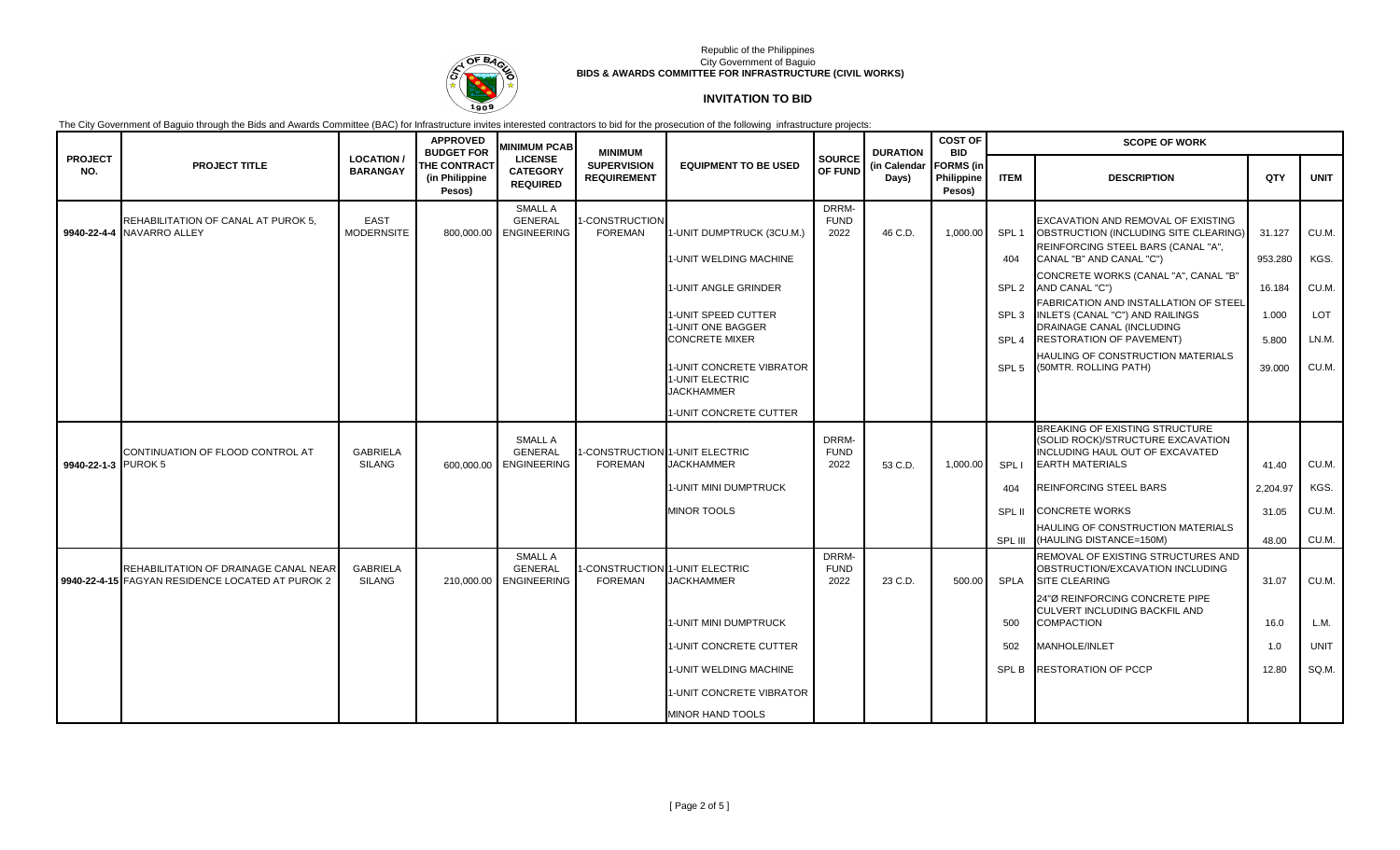

# **INVITATION TO BID**

|                       |                                                                                                              |                                     | <b>APPROVED</b><br><b>BUDGET FOR</b>            | <b>MINIMUM PCAB</b>                                  | <b>MINIMUM</b>                                   |                                                     |                              | <b>DURATION</b>       | <b>COST OF</b><br><b>BID</b>                    | <b>SCOPE OF WORK</b> |                                                   |          |              |
|-----------------------|--------------------------------------------------------------------------------------------------------------|-------------------------------------|-------------------------------------------------|------------------------------------------------------|--------------------------------------------------|-----------------------------------------------------|------------------------------|-----------------------|-------------------------------------------------|----------------------|---------------------------------------------------|----------|--------------|
| <b>PROJECT</b><br>NO. | <b>PROJECT TITLE</b>                                                                                         | <b>LOCATION/</b><br><b>BARANGAY</b> | <b>THE CONTRACT</b><br>(in Philippine<br>Pesos) | <b>LICENSE</b><br><b>CATEGORY</b><br><b>REQUIRED</b> | <b>SUPERVISION</b><br><b>REQUIREMENT</b>         | <b>EQUIPMENT TO BE USED</b>                         | <b>SOURCE</b><br>OF FUND     | (in Calendar<br>Days) | <b>FORMS</b> (in<br><b>Philippine</b><br>Pesos) | <b>ITEM</b>          | <b>DESCRIPTION</b>                                | QTY      | <b>UNIT</b>  |
|                       | REHABILITATION OF DRAINAGE CANAL NEAR<br>MR. PETER MANAGTAG RESIDENCE PUROK                                  | <b>GABRIELA</b>                     |                                                 | SMALL A<br><b>GENERAL</b>                            | 1-CONSTRUCTION 1-UNIT ELECTRIC                   |                                                     | DRRM-<br><b>FUND</b>         |                       |                                                 |                      |                                                   |          |              |
| 9940-22-4-13 2        |                                                                                                              | <b>SILANG</b>                       | 350,000.00                                      | <b>ENGINEERING</b>                                   | <b>FOREMAN</b>                                   | <b>JACKHAMMER</b>                                   | 2022                         | 26 C.D.               | 500.00                                          | <b>SPLA</b>          | <b>EXCAVATION INCLUDING DISPOSAL</b>              | 19.60    | CU.M.        |
|                       |                                                                                                              |                                     |                                                 |                                                      |                                                  | 1-UNIT MINI DUMPTRUCK                               |                              |                       |                                                 | 404                  | <b>REINFORCING STEEL BARS</b>                     | 1,438.19 | KGS.         |
|                       |                                                                                                              |                                     |                                                 |                                                      |                                                  | 1-UNIT CONCRETE CUTTER                              |                              |                       |                                                 | SPL B                | <b>CONCRETE WORKS</b>                             | 13.20    | CU.M.        |
|                       |                                                                                                              |                                     |                                                 |                                                      |                                                  | 1-UNIT WELDING MACHINE                              |                              |                       |                                                 | SPL C                | <b>INLETS</b>                                     | 4.0      | <b>UNITS</b> |
|                       |                                                                                                              |                                     |                                                 |                                                      |                                                  | 1-UNIT CONCRETE VIBRATOR                            |                              |                       |                                                 |                      |                                                   |          |              |
|                       |                                                                                                              |                                     |                                                 |                                                      |                                                  | 1-UNIT ONE BAGGER MIXER                             |                              |                       |                                                 |                      |                                                   |          |              |
|                       |                                                                                                              |                                     |                                                 |                                                      |                                                  | <b>MINOR HAND TOOLS</b>                             |                              |                       |                                                 |                      |                                                   |          |              |
| 9940-22-1-5 SILANG    | SLOPE PROTECTION IN FRONT OF ELVIS<br>CORPUZ AT PUROK 14 LOCATED AT THE<br>BOUNDARY OF HILLSIDE AND GABRIELA | <b>HILLSIDE</b>                     | 250,000.00                                      | SMALL A<br><b>GENERAL</b><br><b>ENGINEERING</b>      | 1-CONSTRUCTION 1-UNIT ELECTRIC<br><b>FOREMAN</b> | <b>JACKHAMMER</b>                                   | DRRM-<br><b>FUND</b><br>2022 | 20 C.D.               | 500.00                                          | 103                  | STRUCTURE EXCAVATION INCLUDING<br><b>DISPOSAL</b> | 12.67    | CU.M.        |
|                       |                                                                                                              |                                     |                                                 |                                                      |                                                  | 1-UNIT MINI DUMPTRUCK                               |                              |                       |                                                 | 404                  | <b>REINFORCING STEEL BARS</b>                     | 1,096.66 | KGS.         |
|                       |                                                                                                              |                                     |                                                 |                                                      |                                                  | 1-UNIT ONE BAGGER MIXER                             |                              |                       |                                                 | SPL B                | STRUCTURAL CONCRETE                               | 8.34     | CU.M.        |
|                       |                                                                                                              |                                     |                                                 |                                                      |                                                  | 1-UNIT CONCRETE VIBRATOR                            |                              |                       |                                                 |                      |                                                   |          |              |
|                       |                                                                                                              |                                     |                                                 |                                                      |                                                  | <b>HAND TOOLS</b>                                   |                              |                       |                                                 |                      |                                                   |          |              |
|                       | CONSTRUCTION AND REHABILITATION OF<br>9940-22-4-10 DRAINAGE SYSTEMS, MAGSAYSAY LOAKAN                        | LOAKAN<br><b>PROPER</b>             | 990,000.00                                      | SMALL A<br><b>GENERAL</b><br><b>ENGINEERING</b>      | <b>FOREMAN</b>                                   | I-CONSTRUCTION 1-UNIT ELECTRIC<br><b>JACKHAMMER</b> | DRRM-<br><b>FUND</b><br>2022 | 60 C.D.               | 1,000.00                                        | SPL I                | <b>CLEARING AND GRUBBING</b>                      | 100.00   | L.M.         |
|                       |                                                                                                              |                                     |                                                 |                                                      |                                                  | 1-UNIT SPEED CUTTER                                 |                              |                       |                                                 | 103                  | STRUCTURE EXCAVATION (UNCLASSIFIED)               | 12.50    | CU.M.        |
|                       |                                                                                                              |                                     |                                                 |                                                      |                                                  |                                                     |                              |                       |                                                 | 404                  | <b>REINFORCING STEEL BARS</b>                     | 3,452.99 | KGS.         |
|                       |                                                                                                              |                                     |                                                 |                                                      |                                                  |                                                     |                              |                       |                                                 | SPL II               | <b>CONCRETE WORKS</b>                             | 58.50    | CU.M.        |
|                       |                                                                                                              |                                     |                                                 |                                                      |                                                  |                                                     |                              |                       |                                                 |                      | SPL III HAULING OF CONSTRUCTION MATERIALS         | 119.01   | CU.M.        |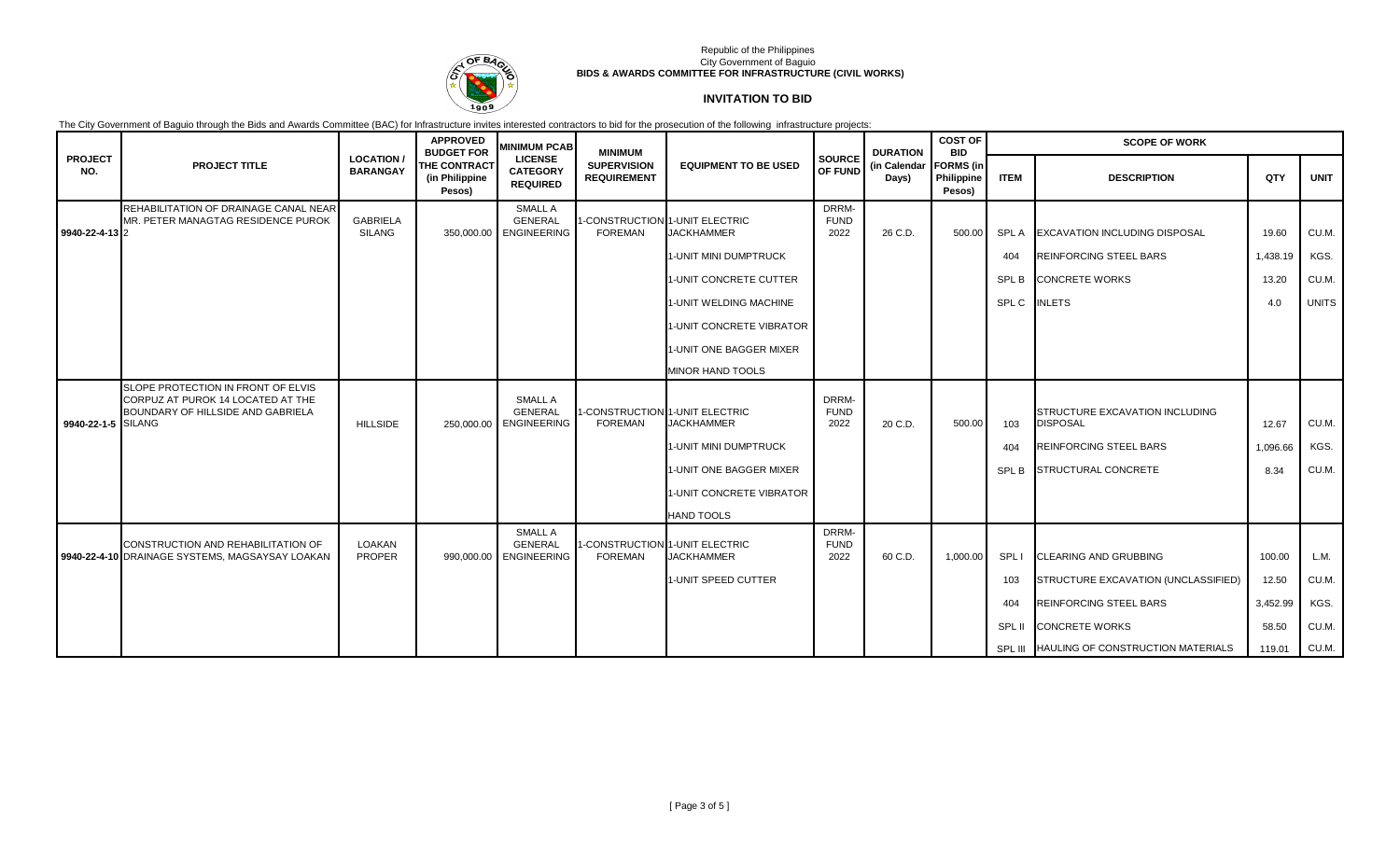

# **INVITATION TO BID**

|                       |                                                                                                                    |                                    | <b>APPROVED</b><br><b>BUDGET FOR</b>            | <b>MINIMUM PCAB</b>                                    | <b>MINIMUM</b>                                   |                                                                                                   |                                     | <b>DURATION</b>       | <b>COST OF</b><br><b>BID</b>             | <b>SCOPE OF WORK</b> |                                                                                                                                                                     |                |                |  |
|-----------------------|--------------------------------------------------------------------------------------------------------------------|------------------------------------|-------------------------------------------------|--------------------------------------------------------|--------------------------------------------------|---------------------------------------------------------------------------------------------------|-------------------------------------|-----------------------|------------------------------------------|----------------------|---------------------------------------------------------------------------------------------------------------------------------------------------------------------|----------------|----------------|--|
| <b>PROJECT</b><br>NO. | <b>PROJECT TITLE</b>                                                                                               | <b>LOCATION</b><br><b>BARANGAY</b> | <b>THE CONTRACT</b><br>(in Philippine<br>Pesos) | <b>LICENSE</b><br><b>CATEGORY</b><br><b>REQUIRED</b>   | <b>SUPERVISION</b><br><b>REQUIREMENT</b>         | <b>EQUIPMENT TO BE USED</b>                                                                       | <b>SOURCE</b><br>OF FUND            | (in Calendar<br>Days) | <b>FORMS</b> (in<br>Philippine<br>Pesos) | <b>ITEM</b>          | <b>DESCRIPTION</b>                                                                                                                                                  | QTY            | <b>UNIT</b>    |  |
|                       | REHABILITATION AND RIPRAPPING OF<br>SLOPE ROAD PROTECTION AT PUROK 2<br>9940-22-4-9 NEAR LOLENG MARTIN'S RESIDENCE | <b>LUCNAB</b>                      | 680.000.00                                      | <b>SMALL A</b><br><b>GENERAL</b><br><b>ENGINEERING</b> | <b>FOREMAN</b>                                   | <b>ECONSTRUCTION 1-UNIT ELECTRIC</b><br><b>JACKHAMMER</b>                                         | <b>DRRM-</b><br><b>FUND</b><br>2022 | 40 C.D.               | 1,000.00                                 | SPL I                | REMOVAL OF EXISTING STRUCTURE AND<br>OBSTRUCTIONS AND STRUCTURE<br>EXCAVATION (UNCLASSIFIED) INCLUDES<br>HAUL OUT OF EXCAVATED MATERIALS ON<br><b>SITE</b>          | 64.80          | CU.M.          |  |
|                       |                                                                                                                    |                                    |                                                 |                                                        |                                                  | 1-UNIT 3.0 CU.M. DUMPTRUCK                                                                        |                                     |                       |                                          | 404                  | <b>REINFORCING STEEL</b>                                                                                                                                            | 1,864.62       | KGS.           |  |
|                       |                                                                                                                    |                                    |                                                 |                                                        |                                                  | 1-UNIT SPEED CUTTER                                                                               |                                     |                       |                                          | SPL II               | <b>CONCRETE WORKS</b>                                                                                                                                               | 10.75          | CU.M.          |  |
|                       |                                                                                                                    |                                    |                                                 |                                                        |                                                  | 1-UNIT ONE BAGGER<br><b>CONCRETE MIXER</b><br>1-UNIT PORTABLE CONCRETE                            |                                     |                       |                                          | 505                  | <b>GROUTED RIPRAP</b>                                                                                                                                               | 72.0           | CU.M.          |  |
|                       |                                                                                                                    |                                    |                                                 |                                                        |                                                  | <b>VIBRATOR</b>                                                                                   |                                     |                       |                                          | SPL III              | <b>BARRICADES AND SIGNAGES</b>                                                                                                                                      | 1.0            | LOT            |  |
|                       | REHABILITATION OF ERODED RIPRAP<br>9940-22-4-17 BELOW LINDAOAN RESIDENCE AT PUROK 2                                | <b>LUCNAB</b>                      | 790.381.38                                      | <b>SMALL A</b><br><b>GENERAL</b><br><b>ENGINEERING</b> | 1-CONSTRUCTION 1-UNIT ELECTRIC<br><b>FOREMAN</b> | <b>JACKHAMMER</b>                                                                                 | DRRM-<br><b>FUND</b><br>2022        | 48 C.D.               | 1,000.00                                 | SPL I                | REMOVAL OF EXISTING STRUCTURE AND<br>OBSTRUCTIONS AND STRUCTURE<br>EXCAVATION (UNCLASSIFIED)                                                                        | 81.0           | CU.M.          |  |
|                       |                                                                                                                    |                                    |                                                 |                                                        |                                                  | 1-UNIT SPEED CUTTER                                                                               |                                     |                       |                                          | 404                  | <b>REINFORCING STEEL</b>                                                                                                                                            | 2,331.04       | KGS.           |  |
|                       |                                                                                                                    |                                    |                                                 |                                                        |                                                  | 1-UNIT ONE BAGGER<br><b>CONCRETE MIXER</b>                                                        |                                     |                       |                                          | SPL II               | <b>CONCRETE WORKS</b>                                                                                                                                               | 13.44          | CU.M.          |  |
|                       |                                                                                                                    |                                    |                                                 |                                                        |                                                  | 1-UNIT PORTABLE CONCRETE<br><b>VIBRATOR</b>                                                       |                                     |                       |                                          | 505                  | <b>GROUTED RIPRAP</b>                                                                                                                                               | 89.0           | CU.M.          |  |
|                       |                                                                                                                    |                                    |                                                 |                                                        |                                                  | 1-UNIT 3.0 CU.M. DUMPTRUCK                                                                        |                                     |                       |                                          | SPL III              | BARRICADES AND SIGNAGES                                                                                                                                             | 1.0            | <b>LOT</b>     |  |
|                       |                                                                                                                    |                                    |                                                 |                                                        |                                                  |                                                                                                   |                                     |                       |                                          | SPL IV               | HAUL-OUT OF EXCAVATED DEBRIS AND<br><b>SITE CLEARING</b>                                                                                                            | 85.05          | CU.M.          |  |
|                       | REHABILITATION/CONSTRUCTION OF BOX<br>CULVERT FROM NUDO'S RESIDENCE TO<br>9940-22-4-6 BAUTISTA'S RESIDENCE         | PACDAL                             | 300,000.00                                      | <b>SMALL A</b><br><b>GENERAL</b><br><b>ENGINEERING</b> | <b>FOREMAN</b>                                   | -CONSTRUCTION 1-UNIT ELECTRIC<br><b>JACKHAMMER</b><br>1-UNIT PORTABLE CONCRETE<br><b>VIBRATOR</b> | DRRM-<br><b>FUND</b><br>2022        | 34 C.D.               | 500.00                                   | SPL I<br>SPL II      | REMOVAL OF EXISTING STRUCTURE AND<br>OBSTRUCTION, STRUCTURE EXCAVATION-<br>MANUAL (COMMON SOIL WITH ROCK)<br>24"Ø RCPC LAYING AND RESTORATION OF<br><b>DRIVEWAY</b> | 26.55<br>20.00 | CU.M.<br>LN.M. |  |
|                       |                                                                                                                    |                                    |                                                 |                                                        |                                                  | 1-UNIT SPEED CUTTER                                                                               |                                     |                       |                                          | 404                  | REINFORCING STEEL (MANHOLE AND<br><b>DRAINAGE CANAL)</b>                                                                                                            | 169.28         | KGS.           |  |
|                       |                                                                                                                    |                                    |                                                 |                                                        |                                                  | 1-UNIT ONE BAGGER<br><b>CONCRETE MIXER</b>                                                        |                                     |                       |                                          | SPL III              | CONCRETE WORKS (MANHOLE AND<br><b>DRAINAGE CANAL)</b>                                                                                                               | 4.40           | CU.M.          |  |
|                       |                                                                                                                    |                                    |                                                 |                                                        |                                                  | 1-UNIT WELDING MACHINE                                                                            |                                     |                       |                                          | SPL IV               | <b>MANHOLE GRATING COVER</b>                                                                                                                                        | 3.0            | <b>UNITS</b>   |  |
|                       |                                                                                                                    |                                    |                                                 |                                                        |                                                  | 1-UNIT GRINDING MACHINE                                                                           |                                     |                       |                                          | SPL V                | HAUL-OUT OF EXCAVATED DEBRIS<br>(INCLUDES SITE CLEARING)                                                                                                            | 29.21          | CU.M.          |  |
|                       |                                                                                                                    |                                    |                                                 |                                                        |                                                  | 1-UNIT 3.0 CU.M. DUMPTRUCK                                                                        |                                     |                       |                                          |                      |                                                                                                                                                                     |                |                |  |